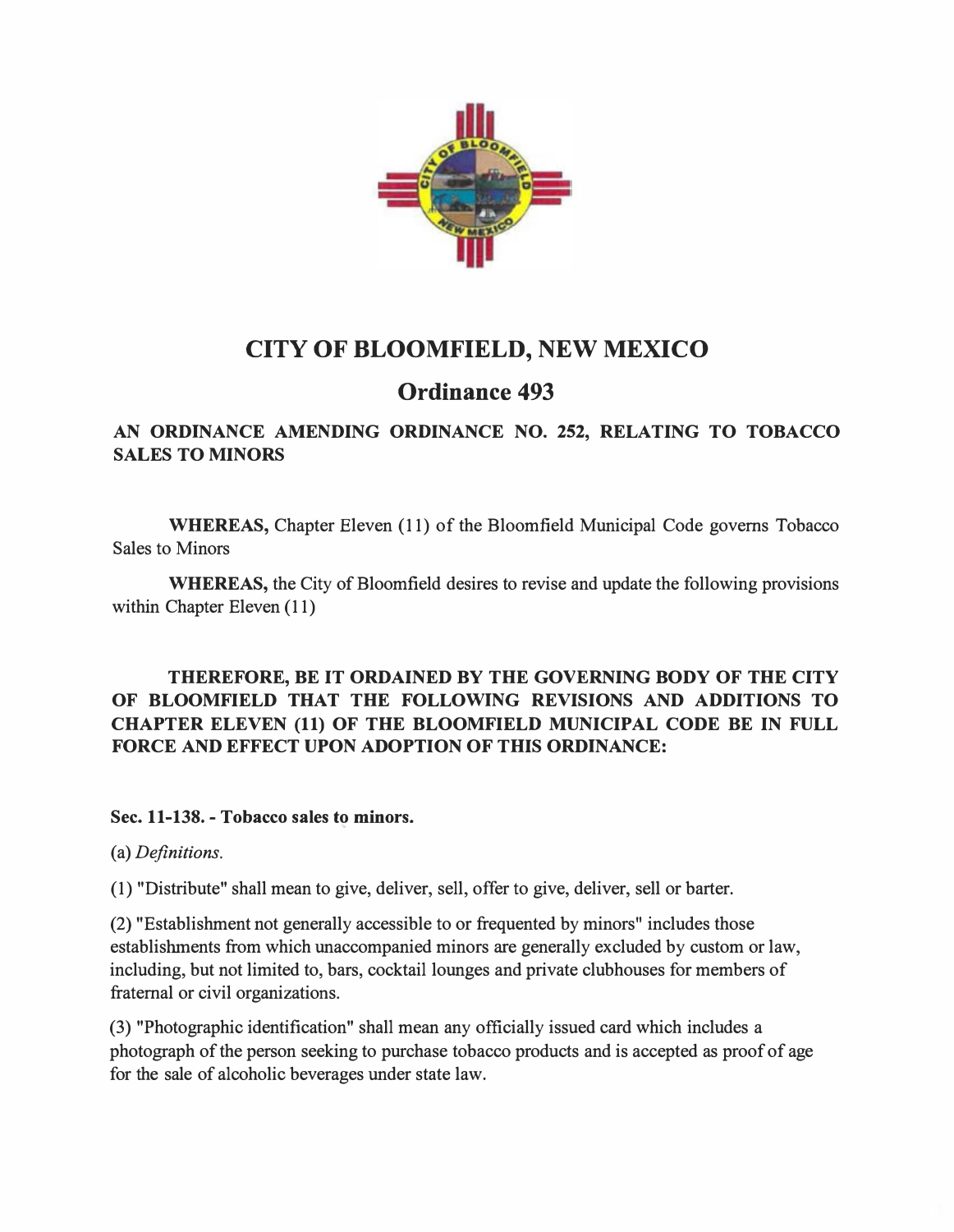(4) "Public place" shall mean any area to which the general public is invited or permitted, including but [not] limited to all buildings and property owned by the State of New Mexico and/or the City of Bloomfield.

(5) "Tobacco product" shall mean any substance that contains tobacco, including but not limited to cigarettes, cigars, pipes, smoking tobacco, but excluding all forms of smokeless tobacco.

(6) "Vending machine" shall mean any mechanical, electronic or other similar device which automatically dispenses tobacco products usually upon the insertion of a coin, token or slug.

### (b) Distribution to minors.

(1) It shall be unlawful for any person to distribute tobacco products to any individual under twenty-one (21) years of age or sell tobacco products to any individual who is under twenty-one (21) years of age. This section does not apply to the parent or guardian or adult spouse of any minor, or adult person into whose custody any court has committed the minor for the time.

(2) It shall be an affirmative defense that the seller of a tobacco product to an individual under twenty-one (21) years of age has requested and examined photographic identification from such person establishing their age as over twenty-one (21) years of age prior to the selling of such person a tobacco product. The failure of a seller to request and examine photographic identification from a person under twenty-one (21) years old before the sale of a tobacco product to such person shall be a rebuttable presumption of the seller's guilt under this section.

( c) Distribution through vending machines. No person shall distribute the operation of a vending machine in a public place except at an establishment not generally accessible to or frequented by minors.

(d) Distribution in sealed packages only. No person shall distribute tobacco products for commercial purposes other than in the sealed package provided by the manufacturer with the required health warning and state tax stamp.

( e) Penalty for violation. Violation of any of these sections is a misdemeanor and punishable pursuant to section 1-13 et seq. of the Bloomfield Municipal Code.

(f) Severability clause. It is hereby declared to be the intention of the city council that the sections, paragraphs, sentences, clauses, and phrases of this section are severable, and if any phrase, clause, sentence, paragraph or section of this section shall be declared unconstitutional or invalid by the valid judgement or decree of any court of competent jurisdiction, such phrases, clauses, sentences, paragraphs, and sections of this section shall not affect the validity of the remaining portions of this section, since the same would have been enacted by the city council without such unconstitutional phrase, clause, sentence, paragraph or section, and said valid reminder of this section shall be construed and entered as if such illegal or invalid provision had not been contained herein.

(g) Reference federal law change: December  $16<sup>th</sup>$ , 2020 Senate Amendment to H.R. 1865 Section 906(d) of the Federal Food, Drug, and Cosmetic Act (21 U.S.C. 387f(d)